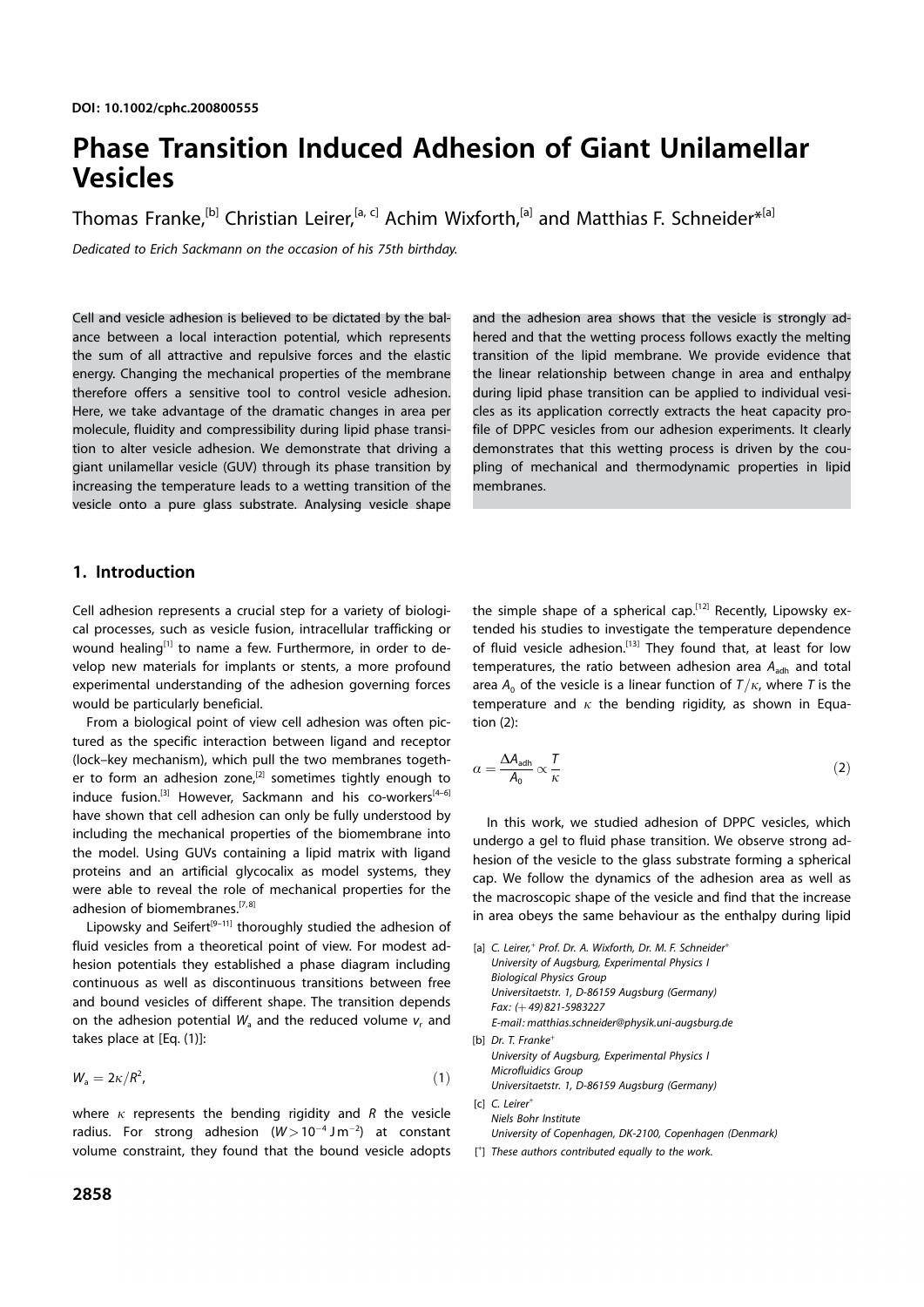chain melting. We propose that the major source driving the wetting transition is the supply of excess area during melting accompanied by the decrease in bending rigidity of the membrane.

### Experimental Section

DPPC dissolved in chloroform (20 mgmL<sup>-1</sup>) was purchased from Avanti Polar Lipids (Alabaster, Alabama, USA) and was used without further purification. For fluorescent studies we added Texas Red DHPE (Texas Red 1,2-dihexadecanoyl-sn-glycero-3-phosphoethanolamine,triethylammonium salt, Invitrogen, USA) at a concentration of 0.1 mol%. Vesicle electroformation and micropipette aspiration were performed as described elsewhere<sup>[14, 15]</sup> and a practical introduction to vesicles is given by Dimova et al.<sup>[16]</sup>

All aqueous solutions were prepared with ultrapure water (pure Aqua, Germany) with a specific resistance of 18.2 M $\Omega$ . For vesicle preparation we spread a small amount of lipid  $(10 \mu l)$  of a 1 mg mL<sup>-1</sup> solution) in chloroform on an ITO coated glass substrate and left it in a vacuum for at least 6 h to remove any traces of organic solvent. A teflon spacer was used to separate two ITO slides forming a swelling chamber. Subsequently, pure water or an aqueous sucrose solution (200 mm) was added and an AC field of 1 Vmm<sup>-1</sup> and 10 Hz was applied between the conducting ITO slides. The assembled chamber was fixed and placed in a thermal water bath which was heated to  $50^{\circ}$ C. The electroswelling process was completed after 3 h and giant unilamellar vesicles up to diameters of 100 µm were harvested for direct use in the adhesion experiment.

The micropipette manipulation setup was mounted on an inverted phase contrast and fluorescence microscope (Axiovert 200m with Texas Red filterset, Zeiss, Oberkochen,) and equipped with a conventional CCD camera. A micromanipulator (MP285, Sutter Instrument) was mounted on the microscope which allowed control of a glass capillary position in all three dimensions independently. The micropipettes were manufactured with a programmable, horizontal pipette puller (P97, Sutter Instrument) and subsequently processed with a custom-made microforge. All adhesion experiments were performed in an open chamber consisting of two parallel glass coverslides separated by a 2 mm teflon spacer in which a vertical substrate wall could be introduced. The temperature within the experimental chamber was controlled using two flat Peltier elements (Conrad electronic SE, Hirschau) mounted onto each glass slide and recorded with a small thermocouple (accuracy 0.3 K). To examine adhesion a selected vesicle was partially sucked into the micropipette and maneuvered into the proximity of the substrate wall. Pushing the vesicle slightly against the wall finally lead to adhesion. Afterwards the micropipette was removed from the system.<sup>[17]</sup>

# 2. Results and Discussion

#### 2.1. Phase Transition Induced Wetting

In Figure 1 a series of phase contrast images of a GUV DPPC vesicle near the glass wall is shown. Gently pressing the wrinkled gel-like vesicle against the wall was sufficient to immobilize it (Figure 1 a), presumably due to the reduced repulsive undulation forces in this phase. Quenching into the fluid phase by rapidly increasing the temperature from  $35^{\circ}$ C to  $45^{\circ}$ C the vesicle undergoes a wetting transition (Figure 1b). We would like to note, that driving the vesicle through the phase transi-



Figure 1. a) A DPPC vesicle in the gel phase is slightly pressed against a glass substrate. The vesicle partially adsorbs to the surface. b) Phase contrast images of a GUV DPPC vesicle during phase transition. A sudden increase in temperature  $(-1 \, ^{\circ}\text{Cs}^{-1})$  induces a wetting transition. The total area increases by  $\sim$  20%. When the vesicle reaches the fluid phase it forms a spherical cap with a contact angle close to  $90^\circ$  resembling strong adhesion (images taken at intervals of  $\sim$  0.5 s, from 39.5 °C to 42 °C). The last picture in Figure 1b is taken above the phase transition temperature in the fluid phase. In this elastic, fluid regime a vesicle is not assumed to adopt the shape of a spherical cap due to bending elastic energy. This shape is a direct consequence of vesicle adhesion.

tion in the absence of a wall leads to various morphological transitions<sup>[18-20]</sup> due to the drastic change in reduced volume and elastic properties. Following the melting process, the adhesion area (adhesion disk) grows until the entire vesicle reached the fluid phase (Figure 1b, lower right). A similar experiment was performed by Gruhn et al.<sup>[21]</sup> However, in their experiments the excess area was controlled osmotically.

During the wetting process the gain in adhesion energy must balance the cost in bending energy.<sup>[4]</sup> The adhesion energy increases with the contact area, while the bending energy increases with bending rigidity  $\kappa$ . Importantly, both terms are affected by the lipid membrane phase transition.

As has already been mentioned the vesicle seems to adhere strongly since the overall shape of the vesicle changes during the process. For this case it has been shown, that vesicle adhesion is dominated by the competition between adhesion and surface energy.<sup>[11]</sup> As the vesicle starts to increase its area during phase transition, more and more surface is adsorbed to the glass wall (Figure 1b), without stretching the membrane significantly. The final shape of the adhered vesicle resembles a spherical cap as predicted by Lipowsky<sup>[10]</sup> for strong adhesion under constant volume constrained. The contact angle  $\theta$  is a measure for the adhesion strength  $g<sub>adh</sub>$  according to the Young-Dupre equation  $g_{\text{adh}} = \sigma(1 - \cos \theta)$ , where  $\sigma$  represents the surface tension, at least in the case for strong adhesion, which is indicated by the shape of a spherical cap.<sup>[10]</sup> Measuring the total area of the vesicle in the fluid phase  $A_{\text{fl}}$ , using the phase contrast images of Figure 1 b, reveals a  $\sim$  20% increase in area during the experiment ( $A<sub>f</sub> \approx 1,20$   $A<sub>g</sub>$ , with the area of the gel like vesicle  $A<sub>g</sub>$ ). This increase is expected from the lipid chain melting and indicates the absence of any significant membrane extension. [22]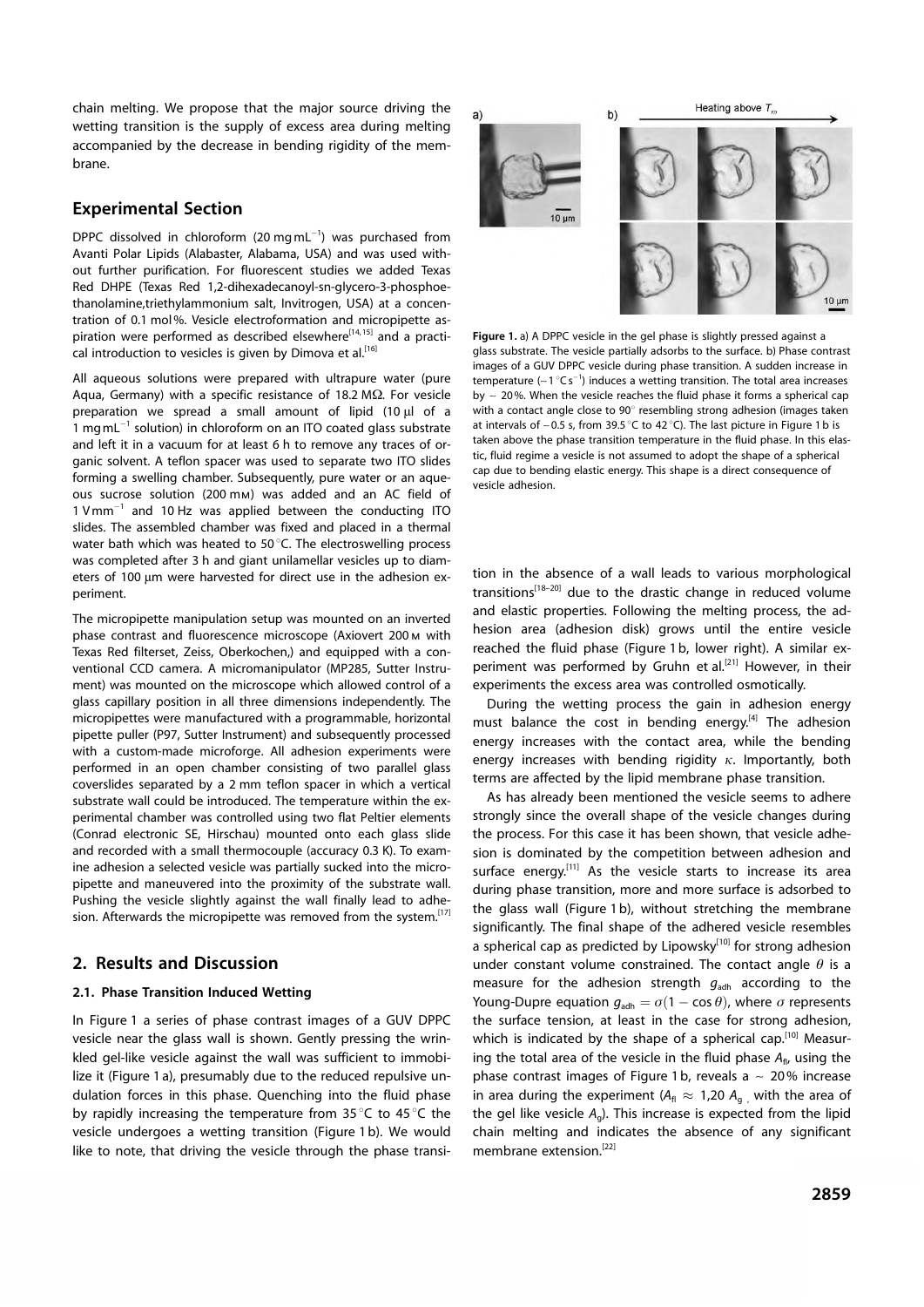#### 2.2. Time Evolution of the Adhesion Area

In order to understand whether the observed process can be understood in terms of thermodynamic equilibrium we monitored the adhesion process using a heating rate of only  $0.1\,^{\circ}$ Cs<sup>-1</sup>. To study the growth dynamics of the adhesion disc in more detail we used fluorescently labelled vesicles and focused specifically on the vesicle substrate interface. Placing DPPC vesicles with 200 mm internal sucrose solution in the chamber filled with 200 mm glucose solution promotes initial sedimentation of the vesicles onto the lower coverslide, without deforming the vesicles significantly. In Figure 2a the



Figure 2. a) Fluorescence images i)-vi) of the evolution of the adhesion area  $\Delta A_{\text{adh}}$  taken at a very slow heating rate (0.1  $^{\circ}$ Cs<sup>-1</sup>). The total area A(T) increases from 1.39  $\cdot$  10<sup>3</sup>  $\mu$ m<sup>2</sup> to 1.71  $\cdot$  10<sup>3</sup>  $\mu$ m<sup>2</sup>( $\sim$  22%). b) The area of adhesion  $A_{adh}$  of two vesicles (i) and (ii) plotted as a function of temperature.  $A_{adh}$ increases by a factor of 10 in a temperature interval of  $3^{\circ}$ C. Error bars are increasing with the size of the adhesion area.

growth of the adhesion disc during phase transition of such a fluorescently labelled vesicle is shown [images i)–vi)]. Here, the temperature increase takes place slowly  $(-0.1^{\circ}Cs^{-1})$  and did not affect the final appearance of the adhered vesicle indicating an equilibrium state. In Figure 2b, the adhesion area measured is plotted against temperature. The adhesion area  $A_{\text{adh}}$  increases along with the melting process linearly from  $0.6 \times$  $10^{-10}$  m<sup>2</sup> to  $5.9 \times 10^{-10}$  m<sup>2</sup> by a factor of 10 over a temperature range of  $3^{\circ}$ C (Figure 2b). From the increase in  $A_{\text{adh}}$  and the change in total vesicle area  $\Delta A(T)$ , we were able to derive  $\alpha(T)$ from the experiment [Eq. (2)], which in turn, by using the relations presented in Gruhn's work,  $^{[13]}$  allows us to calculate  $\kappa$ (T). However, since our system is predominantly heterogeneous and does change phases during heating, we doubt the mean-

ing of such a comparison. On the other hand, it is worth noting, that when taking numbers from literature for the bending rigidity in the gel and the fluid phase<sup>[23-25]</sup> the linear relationship [Eq. (2)] predicts a 10-fold increase in  $\alpha(T)$ , which is in good agreement with our experimental result.

The contribution of gravitational effects due to density differences of the sugar solutions can be estimated by the energy density  $W_a = gA\Delta\rho/6\pi$ , A being the total surface of the vesicle,  $\Delta \rho$  the difference of sugar solution inside and outside the vesicle and  $q$  the constant of gravity. For a typical vesicle of radius  $R=10 \mu m$  the adhesion energy density has to be corrected by the term  $W_g \approx 10^{-8}$  J m<sup>-2</sup> and is therefore only relevant in the regime of ultralow adhesion.<sup>[21,26]</sup>

#### 2.3. Mechanical and Thermodynamic Coupling

Using a linear relationship between changes in total area  $\Delta A(T)$ and enthalpy  $\Delta H(T)$  during lipid phase transition [Eq. (3)], first demonstrated by Heimburg et al.:[22]

$$
\Delta A(T) = \gamma \Delta H(T) \tag{3}
$$

Figure 2b allows us to calculate the heat capacity  $c_p$  of the membrane from the change in area during lipid melting using Equation (4):

$$
c_{\rm p} = \frac{dH}{dT} = \gamma^{-1} \frac{dA}{dT} \tag{4}
$$

and accounting for the total number of lipids in the vesicle. In Figure 3 the calculated molar heat capacity profile, taking  $\gamma$  $\approx$  0.89 m<sup>2</sup> J<sup>-1[22]</sup> and an average size of a single lipid in the fluid phase of 0.65 nm<sup>2</sup>, is shown and compared with calorimetry measurements of small unilamellar vesicles (SUV). Despite some differences in size and geometry the data show excellent



Figure 3. Heat capacity calculated from Figure 2 b (triangles and squares) compared with the heat capacity profile of SUV of DPPC (dotted line) measured by differential heat calorimetry (DSC) at a scan rate of  $10^{\circ}Ch^{-1}$ . For the calculation an average size of a single lipid in the fluid phase of 0.65 nm<sup>2</sup> and  $\gamma$  = 0.89 Jm<sup>-2</sup> were taken. Clearly, all three graphs follow the same qualitative behaviour indicating that the adhesion area is a consequence of the coupling between enthalpy and area during chain melting. The change in heat extracted from Figure 2b is  $37 \pm 4$  kJ mol<sup>-1</sup> (squares, 2a) and  $33 \pm 4$  kJ mol<sup>-1</sup> (triangles, 2b) and for the DSC plot 36.4 kJ mol<sup>-1</sup>.